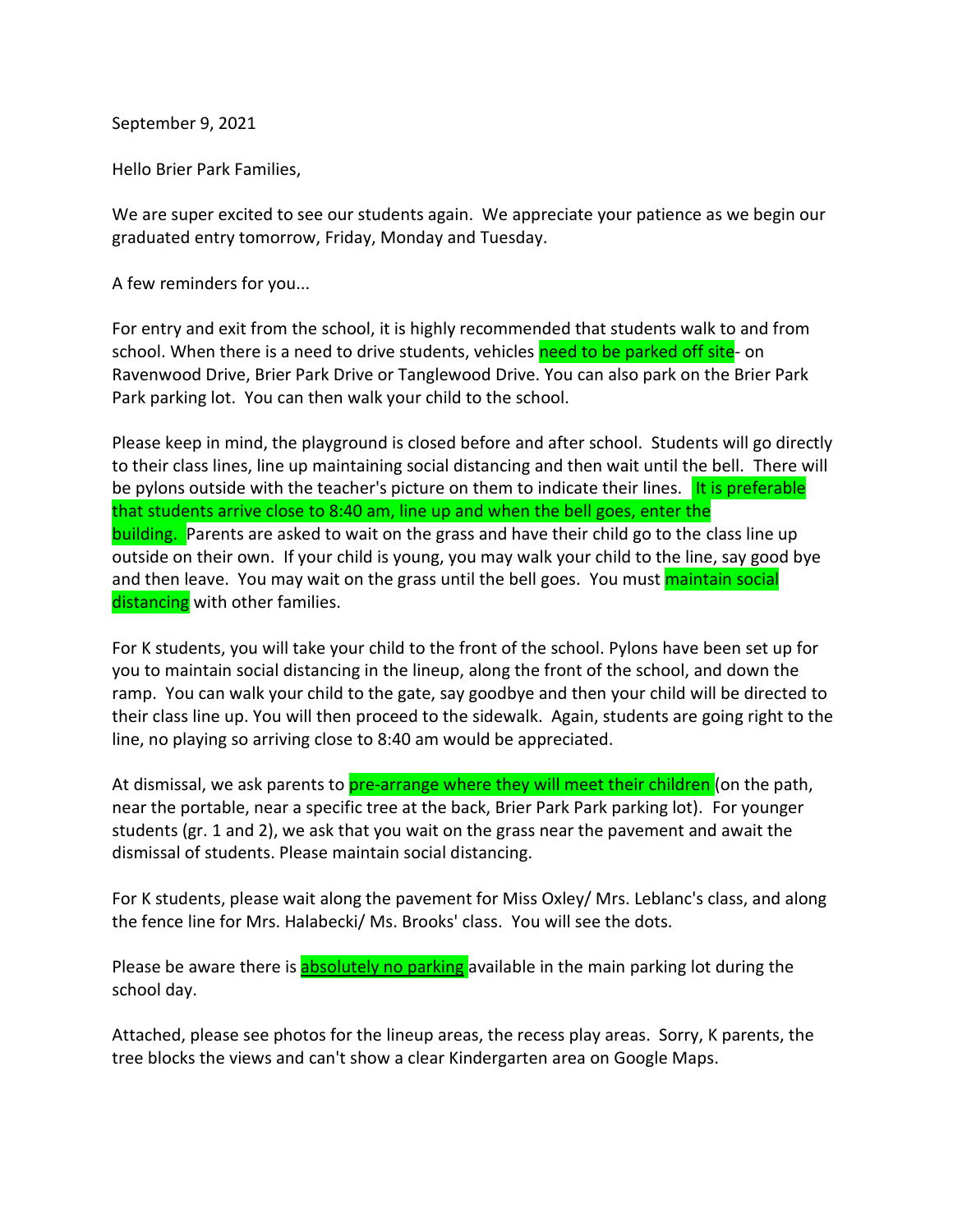**Line Up Photo for Grades One to Eight for 8:40 am, nutrition breaks**

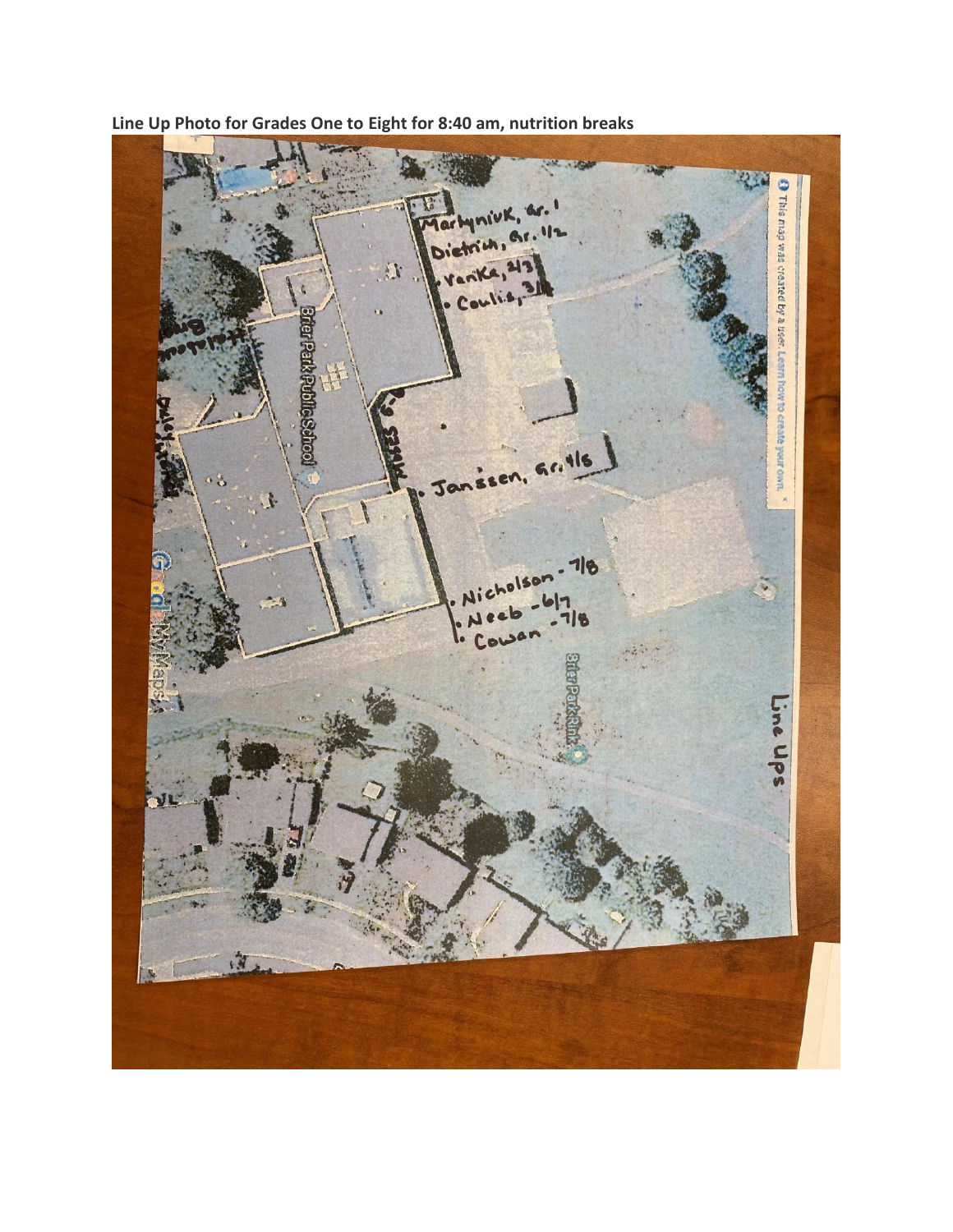Due to COVID-19 and the need to keep students in cohorts, we are in need of paid supervisors for the lunch times of 11am to 11:20 and 1:20 to 1:40 pm. If you know of someone interested, please have them email me their resume. Thank you for your assistance.

As you know, students need to stay with their classmates outside and play with only the students in their class. Here is a photo of where the students will play. There will be some rotation for the classes. For instance, Mrs. Coulis's students will play on the field in the morning and the pavement in the afternoon, trading the space with Mrs. Vanka's class (or something similar to that idea). There is some overlap with grade 5/6 and 7/8 in the photo however those classes are outside at different times.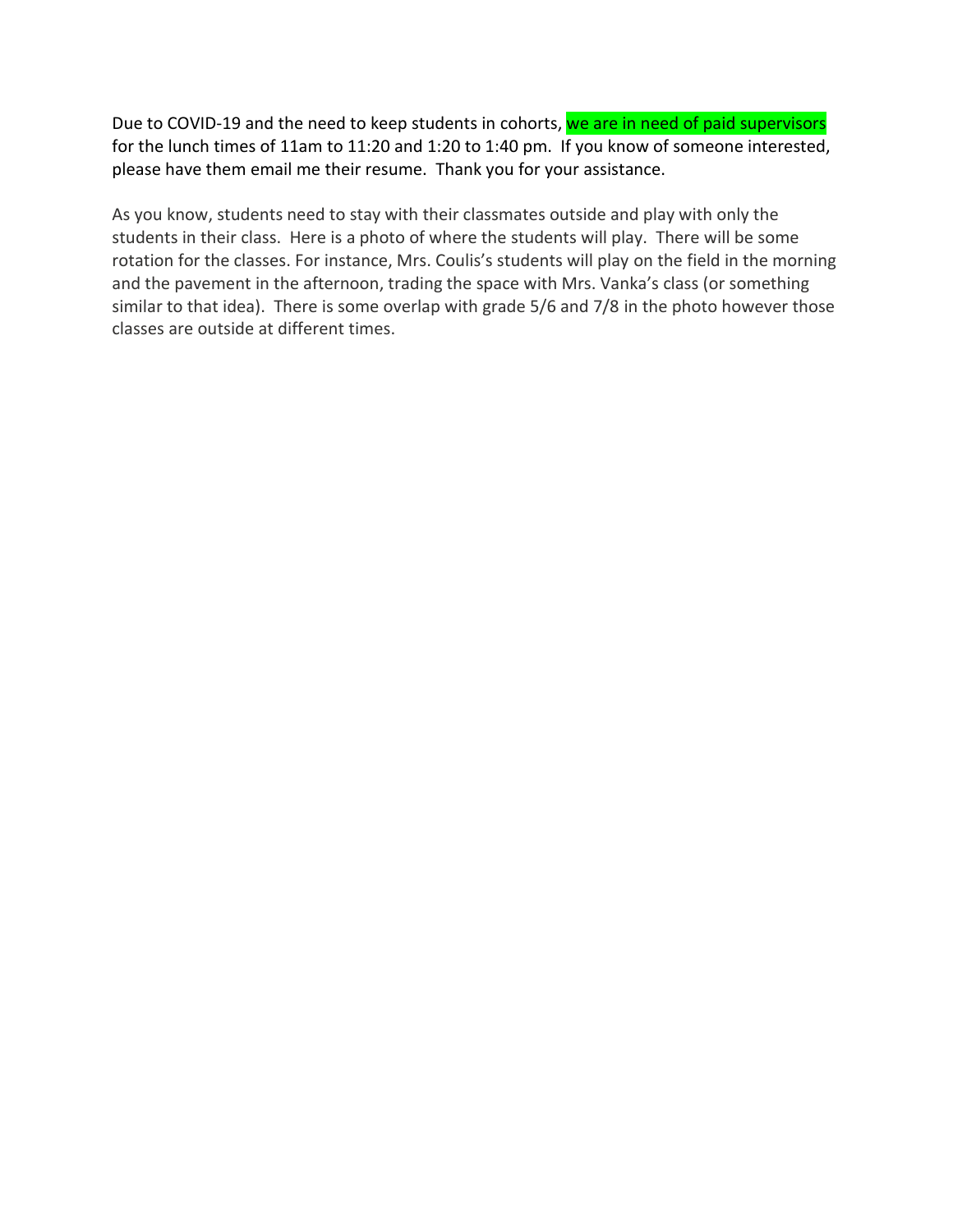## Recess Boundaries Photo